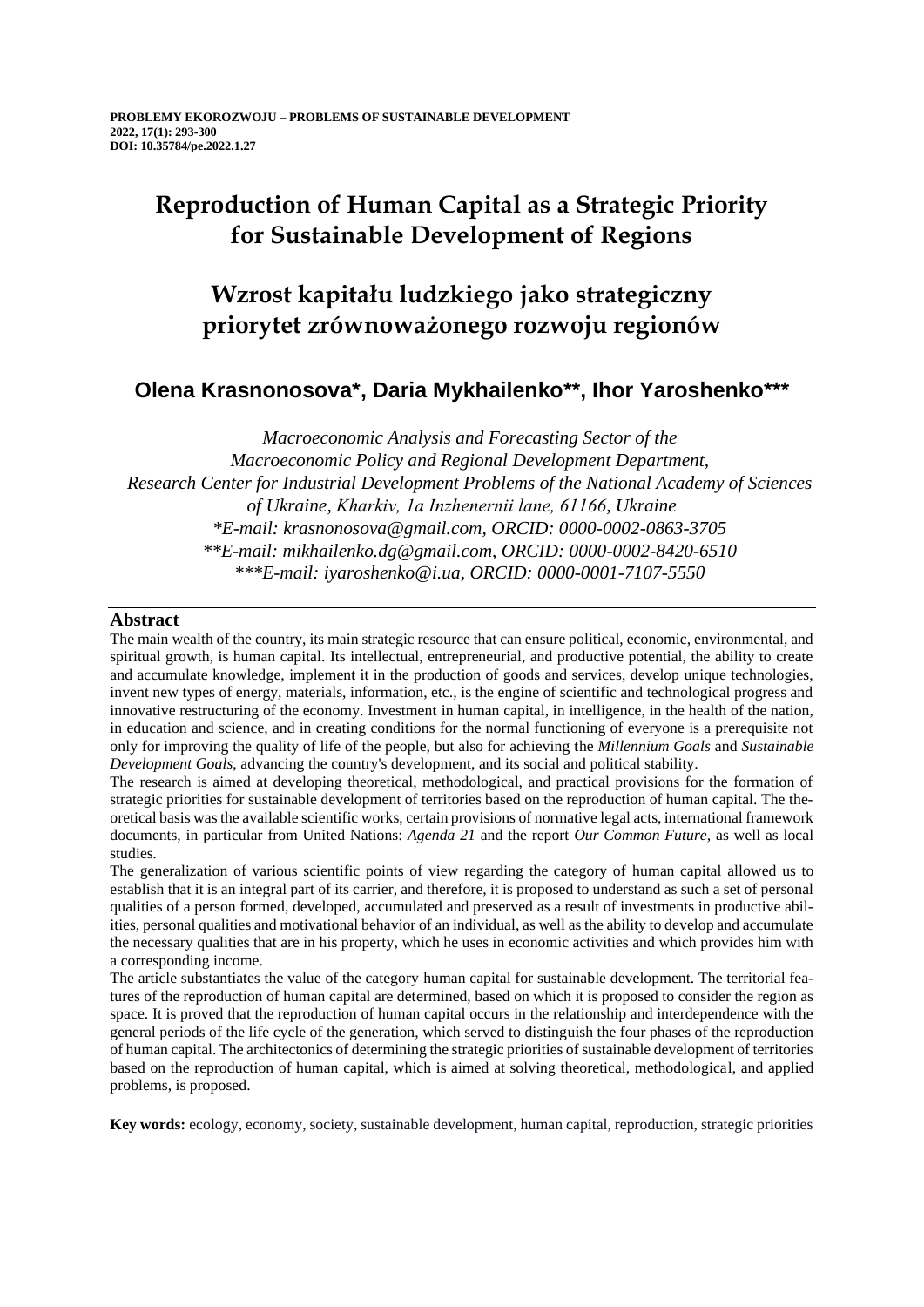#### **Streszczenie**

Głównym bogactwem kraju, jego głównym zasobem strategicznym, który może zapewnić rozwój polityczny, gospodarczy, środowiskowy i duchowy, jest kapitał ludzki. Jego potencjał intelektualny, przedsiębiorczy i produkcyjny, zdolność do tworzenia i gromadzenia wiedzy, wdrażania jej w produkcji towarów i usług, rozwijania unikalnych technologii, wynajdywania nowych rodzajów energii, materiałów, informacji itp. jest motorem postępu naukowo-technicznego i innowacyjności restrukturyzacji gospodarki. Inwestowanie w kapitał ludzki, w inteligencję, w zdrowie narodu, w edukację i naukę oraz w tworzenie warunków do normalnego funkcjonowania wszystkich jest warunkiem nie tylko poprawy jakości życia ludzi, ale także osiągnięcia *Celów Milenijnych* i *Celów zrównoważonego rozwoju*, w celu rozwoju kraju oraz wzrostu jego stabilności społecznej i politycznej.

Badania mają na celu wypracowanie teoretycznych, metodologicznych i praktycznych zapisów dla kształtowania strategicznych priorytetów zrównoważonego rozwoju terytoriów w oparciu o wzrost kapitału ludzkiego. Podstawą teoretyczną były dostępne opracowania naukowe, niektóre zapisy normatywnych aktów prawnych, międzynarodowe dokumenty ramowe, w szczególności ONZ: *Agenda 21* i raport *Nasza Wspólna Przyszłość*, a także opracowania lokalne.

Uogólnienie różnych naukowych punktów widzenia w odniesieniu do kategorii kapitału ludzkiego pozwoliło ustalić, że jest on integralną częścią jego nosiciela, a zatem proponuje się rozumieć jako taki zespół cech osobowych ukształtowanej osoby, rozwijane, gromadzone i utrwalane w wyniku inwestycji w zdolności produkcyjne, cechy osobiste i zachowania motywacyjne jednostki, a także zdolność do rozwijania i gromadzenia niezbędnych cech znajdujących się w jej własności, którą wykorzystuje w działalności gospodarczej oraz co zapewnia mu odpowiedni dochód.

Artykuł uzasadnia wartość kategorii kapitału ludzkiego dla zrównoważonego rozwoju. Określane są terytorialne cechy reprodukcji kapitału ludzkiego, na podstawie których proponuje się traktować region jako przestrzeń. Udowodniono, że reprodukcja kapitału ludzkiego zachodzi w relacji i współzależności z ogólnymi okresami cyklu życia pokolenia, co posłużyło do wyodrębnienia czterech faz reprodukcji kapitału ludzkiego. Zaproponowano architektonikę wyznaczania strategicznych priorytetów zrównoważonego rozwoju terytoriów w oparciu o reprodukcję kapitału ludzkiego, która ma na celu rozwiązywanie problemów teoretycznych, metodologicznych i aplikacyjnych.

**Słowa kluczowe:** ekologia, ekonomia, społeczeństwo, zrównoważony rozwój, kapitał ludzki, reprodukcja, cele priorytetowe

#### **1. Introduction**

Modern processes of development of society, and, consequently, the main components of its life activity, to a significant extent, depend on the implementation of the concepts of sustainable development. The development and dissemination of innovative (digital) technologies become an inevitable and necessary process, the result of which is manifested in the creation of new, progressive means of production and technologies. This, in turn, leads to the intellectualization of all spheres of human economic activity. As the world experience shows, the innovative development of the economic and social territorial space, first of all, depends on the quality of the available human capital, which becomes the main component of the *knowledge economy*. Modern trends in the creation and accumulation of new knowledge in all areas of science and technology provide not only a high educational, qualification, and cultural level of the individual, but also radically change his position in social production and social life, the basic model of which is the reproduction of human capital. Thus, the issues of the reproduction of human capital, as one of the main strategic priorities of sustainable development of territories, are relevant and require the development of a scientifically based mechanism.

#### **2. Methodology**

The theoretical and methodological basis of the article proposed for consideration was made up of early studies of scientists from different countries, generations, and areas of scientific interest since the theory and methodology of sustainable development are multifaceted and endless. Thus, the works of regional scientists and demographers were used in the formation of conceptual provisions regarding human capital and its development in the future.

In particular, the authors' opinions about the current priorities of socio-economic development are based on the research of N. G. Belopolsky under the scientific editorship of Academician of the National Academy of Sciences of Ukraine A. I. Amoshi, who proposed a new concept for the development of the world environ. (Belopolsky, 2020).

Scientific developments of the staff of the National Academy of Sciences of Ukraine N. Briukhovetska, L. Ivanenko, they determined the allocation of the values of the category human capital for sustainable development (Briukhovetska, Ivanenko, 2020). The work of the personnel of the Research Center for Industrial Problems of Development of the National Academy of Sciences of Ukraine allowed us to identify the main elements of the territorial space in the context of sustainable development.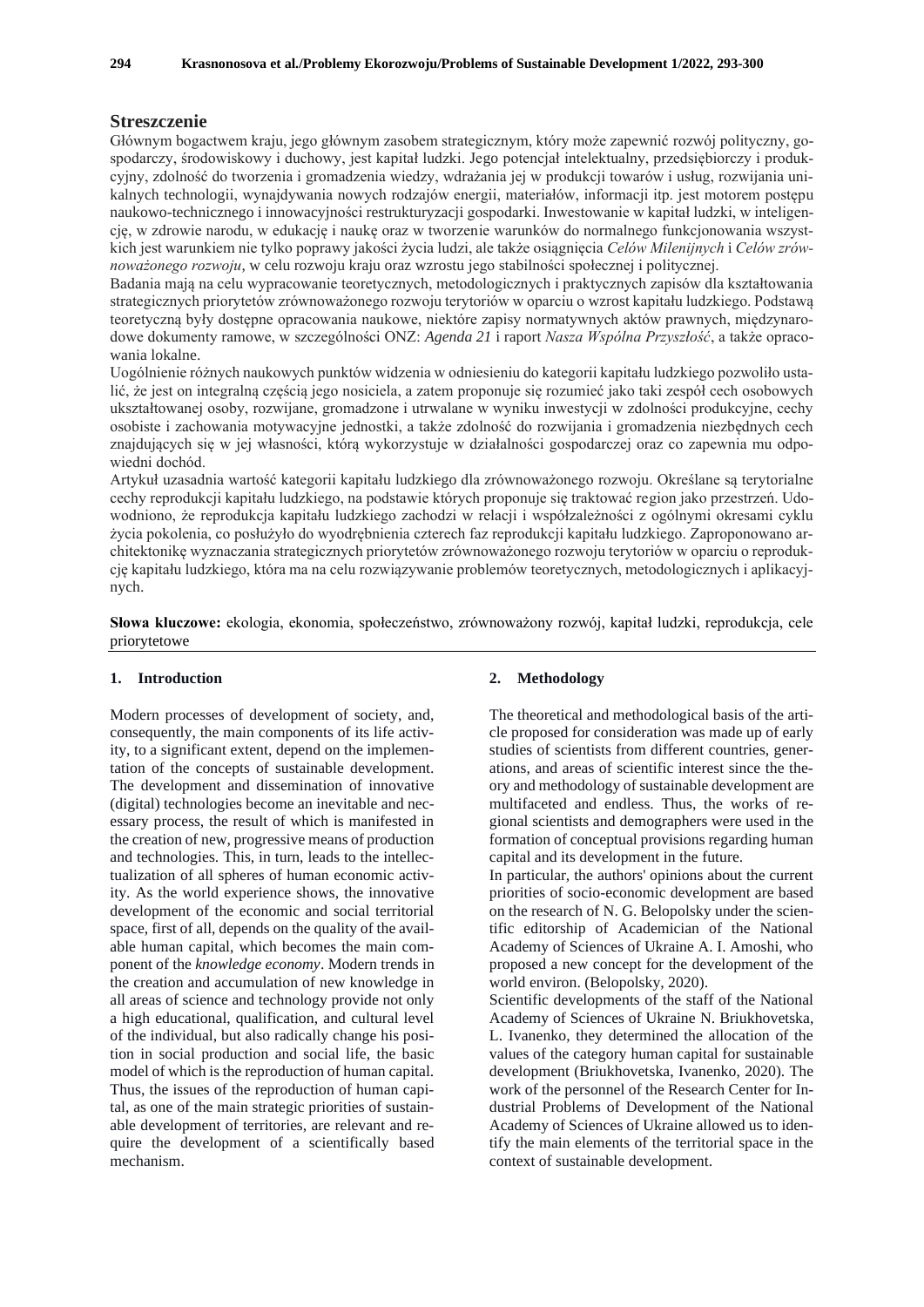The dependence of the reproduction of human capital with the general periods of the life cycle of the generation was established thanks to the scientific foundation of the fundamentalists Solow (Solow 1974), J. Hartwick (Hartwick, 1977), T. Page, I. Y. Blam, T. Titenberg, R. K. Turner, D. Pierce, G. Atkinson, N. Georgescu-Roegen, etc. whose works are the basis of the modern resource approach to the consideration of the problems of the development of socio-economic systems and contemporaries I. Bakhov, Е. Boychenko, N. Martynovych, N. Streltsova, 2014, the articles of which raise the issues of the formation of the socio-cultural, educational levels of the individual in modern society. In particular, the research of N. Streltsova allowed us to identify the main phases of the reproduction of human capital, and the works of I. Bakhov (Bakhov, 2020), Е. Boychenko (Boychenko, 2015), N. Martynovych (Martinovich, 2019) to establish the relationship between the economic, environmental and social components, the phases of the reproduction of human capital and the goals of sustainable development.

The practical application of the proposed architectonics allowed us to display the grouping method, which involves the distribution of many units of the studied population: (the EU countries and Ukraine) into groups by the priority feature for each group.

The main conclusions regarding strategic priorities and prospects for sustainable development were made thanks to the fundamental research of P. Senge (Senge, 2008), A. Pawlowski (Pawlowski, 2015), A. Skowronski (Skowronski, 2003), as well as international framework documents, in particular: *Agenda 21* (Еnvironment & Society Portal, 1987) and the report *Our Common Future* (WCED, 1987) prepared by the International Commission on Environment and Development of the United Nations.

The purpose of this study is to develop theoretical, methodological, and practical terms for the formation of strategic priorities for sustainable development of territories based on the reproduction of human capital.

#### **3. Findings and Discussion**

The results of the conducted research give grounds to assert that the essence of human capital is expressed in the following.

Firstly, it is a set of personal qualities of a person, which it is advisable to include his physiological characteristics: gender, age, level of health; intellectual characteristics: level of education, knowledge, professional skills and work experience, ability and motivation to receive additional education, professional skills, related specialties, etc.; cultural: the general level of personal culture, professional culture and ethics, and so on. Secondly, the formation, development, and preservation of the aggregate personal qualities of a person occur as a result of investments and the accumulation of a certain stock of

them. Thirdly, the use of human capital by its owner takes place to obtain a corresponding income (salary), depending on its quality. Fourthly, the development and preservation of human capital determines the growth of labor productivity, encourages further investment in human capital, and contributes to the growth of personal income (wages).

When defining the essence of the concept of human capital, it is important to understand that it is an integral part of its carrier. This feature has important theoretical and practical implications. Thus, for ordinary capital, there are two types of prices in the market: the assets and the flows of services that it provides. Human capital can only be rented (by hiring an employee), the person himself cannot be the subject of purchase and sale. Thus, it can be argued that there is only one rental price of human capital – wages. In all other respects, human capital is similar to physical capital, which is a boon of long-term use, but with limited service life.

Based on the above, human capital is understood as a set of personal qualities of a person formed, developed, accumulated, and preserved as a result of investments in productive abilities, personal qualities, and motivational behavior of an individual, as well as the ability to develop and accumulate the necessary qualities that are in his property, which he uses in economic activities and which provides him with an appropriate income.

The value of the category human capital for sustainable development is explained by the following reasons:

- $\checkmark$  in the concept of human capital, a person is considered in the unity of economic, social, and environmental aspects;
- looking at human health, knowledge, and abilities as income-generating capital, scientifically justify and proves the necessity and economic feasibility of investing in a person in various areas and at all levels;
- the concept of human capital characterizes a free person who is an equal agent in the labor market;
- ✓ the concept of human capital is the economic basis for the general humanitarian concept of sustainable development (Briukhovetska, Ivanenko, 2020).

The formation, use, and development of human capital in the context of the knowledge economy should be considered as the most important factor in the implementation of the concept of sustainable development, on the one hand, and the other, as a factor in the development of human capital itself, as a structural element of the economy.

Considering the territorial features of the reproduction of human capital, it should be noted that its formation and use in each territory takes place in the conditions of national, ethnic, religious, cultural and other traditions (Bakhov, 2020), (E. Boychenko, 2015), (N. Martinovich, 2019). The main elements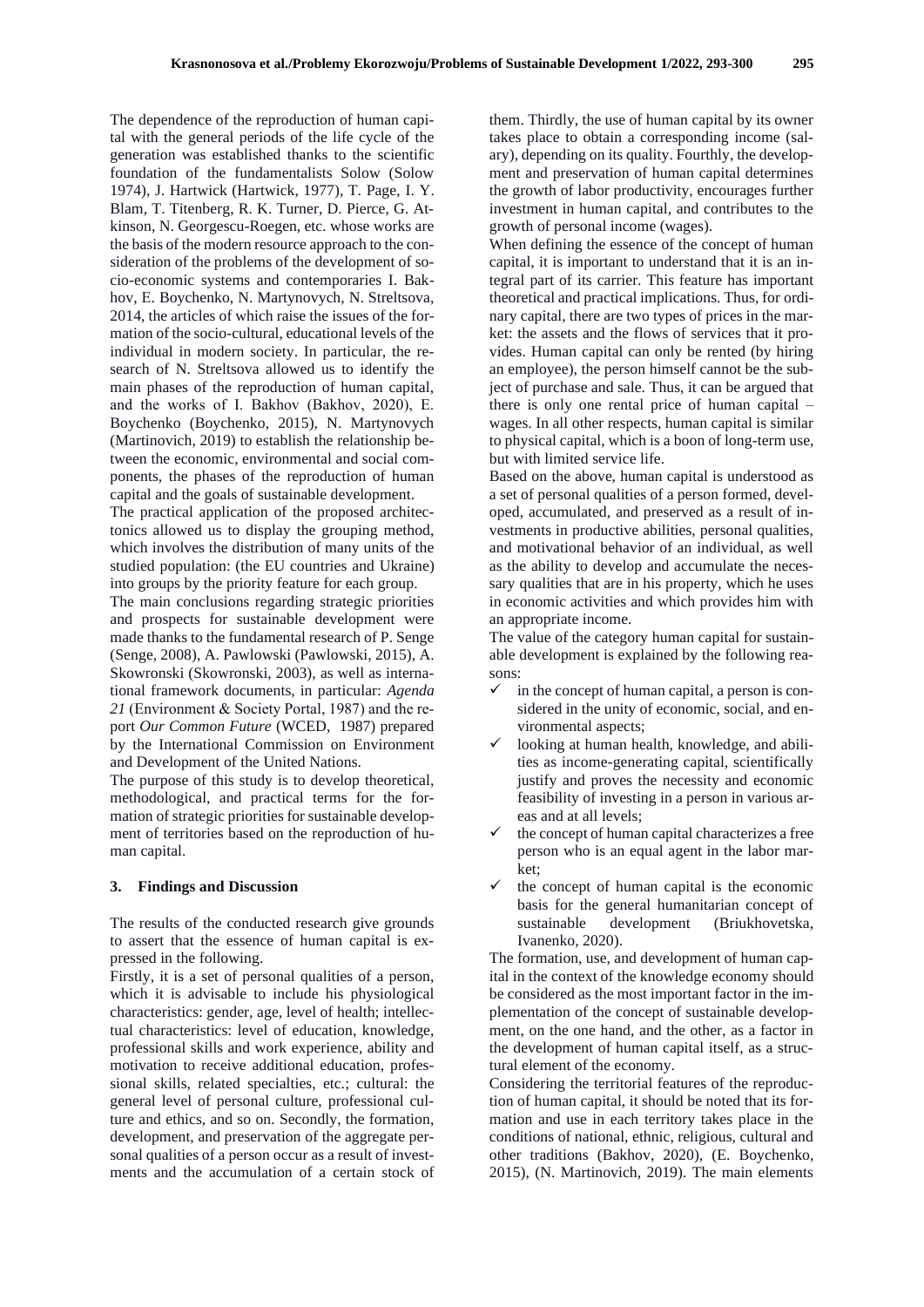of the territorial space include: 1) territorial integrity, which in turn is considered through conglomeration (accommodates the mechanical connection of heterogeneous objects and objects) and potential (the possibilities of using available resources), and 2) the development of the territory, which involves the reproduction of potential, saturation with economic objects and connections, human resources, involvement in social production.

It should be noted that the territorial space determines the parameters of the geographical contour of the region, the structure of population settlement (territorial differentiation), the organization of the economy, infrastructure, and so on. Thus, the reproduction of human capital takes place in a certain territory, due to the natural and climatic habitat of its inhabitants.

At the same time, the territory is understood as a set of spatially coinciding parts of economic, social, natural resource, recreational, demographic, and other potentials. Territorial features of the reproduction of human capital with their specific conditions (geographical, natural and climatic, historical, economic, social, environmental, demographic, cultural, educational, etc.) affect the formation of the economic complex of the territory, which is a combination of industry, functional and territorial structure. It is the specific features of the economic complex that determine the structure of socio-economic relations of the reproduction of human capital.

The reproduction of human capital occurs in interrelation and interdependence with the general periods of the life cycle of a generation. It should be noted that a generation is a collection of people born in the same period (year). When considering a generation, it is important that all persons belonging to the generation in question experience physiological development, personality formation, and socialization simultaneously. It is advisable to consider the reproduction of human capital from the point of view of the following stages: natural reproduction of the population at a certain time, in a certain territory; accumulation of natural abilities, including the level of physical and mental health, intelligence, culture, morality, motivation, etc.; acquisition of the necessary educational, professional and qualification skills, knowledge and skills (Streltsova, 2014)

Based on all that has been said by the authors, a rendering of the relationship between the reproduction of human capital and the strategic priorities of sustainable development of territories is proposed in (Fig. 1).

The figure shows that the X, Y, and Z axes represent the components of sustainable development, in particular, the X-axis is the economic component of sustainable development, the Y-axis is the social component of sustainable development, and the Z-axis is the environmental component of sustainable development. All three axes are placed in

space, and allow you to display the territory (city, region, country) as space.



Figure 1. Architectonics of strategic priorities for sustainable development of territories, Author's development

On each axis of the components of sustainable development (economic, social, environmental), the phases of human capital reproduction are represented, which are indicated in the figure as PhI, PhII, PhIII, PhIV. These phases allow us to outline strategic priorities for the development of the territory based on the formation of priorities for the development of human capital since after a certain period (life cycle), priorities change. This is evidenced by the fact that before 2015 there were eight United Nations Millennium Development Goals, and after 2015 there were 17 Sustainable Development Goals (Official portal of the United Nations, 1987). It is possible that in the future, both the number and content of these goals will change, which in turn will affect the content of the strategic priorities and objectives of sustainable development of the regions of Ukraine. Relying on the current Millennium Goals, we concluded that the strategic priorities for the sustainable development of the regions of Ukraine should be aimed at achieving the following main obiectives:

1. At the PhI formation phase:

- an increase in the birth rate, which will neutralize negative changes in the structure of the population, will stop the processes of depopulation and create conditions for its rejuvenation;
- $\checkmark$  reducing the outflow of the working-age population outside the territory, by improving the quality of life of the population, which will preserve the most competitive, educated, professional part of the population;
- increasing the coverage of children in extracurricular education is a prerequisite for intellectual, creative, and cultural development;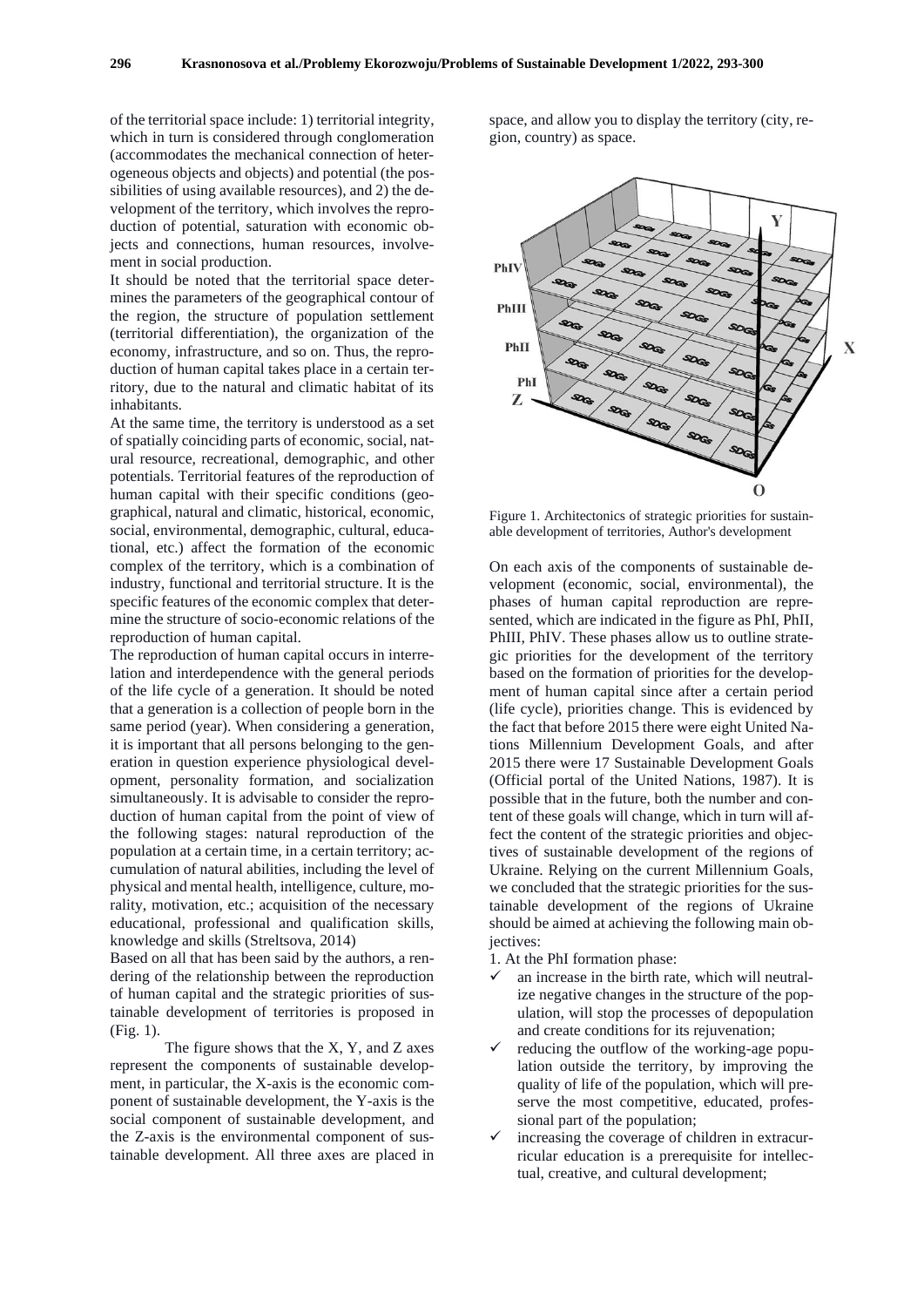- improving the quality of general and vocational education by increasing its funding and adapting it to the needs of the labor market;
- reform of the vocational education system based on the principle of justifying the need for specialists in the relevant professions and the level of education, which should be based on the prospective needs of the labor market.
- 2. In the PhII usage phase:
- creation of new jobs, which is the key to improving the quality of life of the population and the effective use of human capital;
- creating conditions for professional mobility, which will allow to diversify the flow of specialists between sectors of the economy and provide employment for the population;
- the creation of activities that will promote and motivate the self-employment of the population, solve the problem of jobs, increase the possibility of obtaining a stable income and economic development;
- $\checkmark$  improving working conditions and jobs.
- 3. In the PhIII accumulation phase:
- $\checkmark$  creating conditions for lifelong learning, which is the basis for improving labor productivity;
- $\checkmark$  creating conditions, promoting motivation to invest in the professional development of human capital at the personal micro-and macro-level.
- 4. In the PhIV conservation phase:
- ✓ creating conditions, promoting and promoting the motivation of the population to support a healthy lifestyle, physical activity, and disease prevention;
- ✓ development of measures to reduce workplace injuries and occupational diseases;
- development of social insurance (life, medical, and pension provision).

Before going directly to the sustainable development goals, their role and place in architectonics, as well as their relationship with other elements of the spatial model of territorial development (Figure 1), we will focus in more detail on the category of sustainable development itself. In the course of the study, it was found that the concept of sustainable development was first mentioned in 1987 in the report *Our Common Future*, which was prepared by the UN International Commission on Environment and Development under the leadership of Brundtland. The document notes that *sustainable development is development that meets the needs of the present without compromising the ability of future generations to meet their own needs* (WCED, 1987).

At the same time, the analysis of the scientific points of view of various authors, regarding the interpretation of the concept of sustainable development, gives grounds to assert that the majority of scientists, the classical definition of sustainable development is not the interpretation of the International Commission on Environment and Development of the United Nations, but what is presented in the UN

Framework Document *Agenda 21*: *sustainable development is a model of the movement of humanity forward, in which the needs of the current generation of people are met without depriving future generations of this opportunity* (Еnvironment & Society Portal).

In the Sustainable Development Strategy *Ukraine-2020*, the interpretation of the category is as follows: *this is the process of state development based on the coordination and harmonization of social, economic and environmental components to meet the needs of modern and future generations* (Official portal of the Verkhovna Rada of Ukraine, 2015).

Thus, based on the presented definitions, as well as taking into account the phases of human capital reproduction, it can be stated that the complex nature of these elements does not allow us to consider them separately from the sustainable development goals, as well as the fact that they are strategic priorities for the sustainable development of the territory. This thesis is reflected in the agenda for the twenty-first century, where it is stated: *that ensuring the reproduction of human capital (territorial community) is primarily the responsibility of the national government and requires the development of an appropriate national program and policy*.

All of the above explains the presence in the architectonics of the reproduction of human capital of the presence of the Sustainable Development Goals, which in (Fig. 1) are designated as:

- $SDGs1 Overcoming powerty in all its forms$ around the world,
- SDGs2 Stopping hunger, achieving food security, improving nutrition, and promoting sustainable agriculture,
- $SDGs3 Ensuring$  a healthy lifestyle and promoting the well-being of people of all ages, …
- $SDGs17 Reinvigorating and strengthening the$ global partnership for sustainable development

It is important to note that the positions of these goals may change depending on the characteristics of the regions, as well as the stages of the generation life cycle. The same applies to the density of connections, which can then weaken, then strengthen. To display the practical use of the proposed scientific and methodological tools, we will group the EU countries and Ukraine by individual indicators, namely: the level of population growth (decline), % (Pg/d); Life expectancy at birth, female (years) (LEBf); Life expectancy at birth, male (years) (LEBm); Labor force participation rate, female (% of female population ages 15-64) (LFPRf); Labor force participation rate, male (% of male population ages 15-64) (LFPRm); Unemployment rate, % to the economically active population (UReap); Average monthly salary (AMS); Gross Domestic Product Per Capital (GDPpc). This list of indicators allows you to group countries according to the priorities of sustainable development.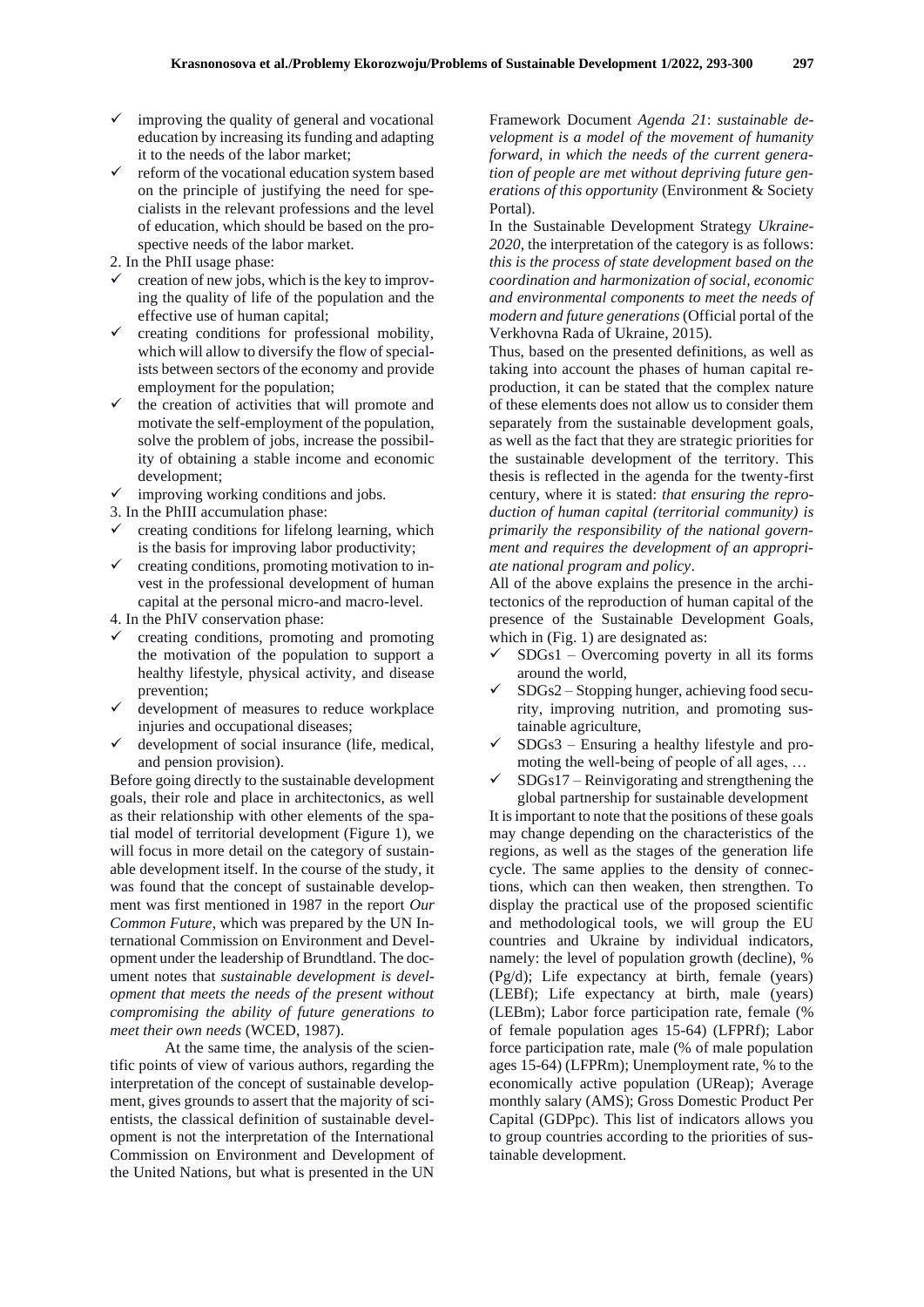| Pg/d                               | LEBf                               | LEBm                               | LFPRf                              | LFPRm                                | UReap                            | AMS                                   | GDPpc                                      |
|------------------------------------|------------------------------------|------------------------------------|------------------------------------|--------------------------------------|----------------------------------|---------------------------------------|--------------------------------------------|
| Pg/d1                              | LEBf1                              | LEBm 1                             | LFPRf1                             | LFPRm 1                              | UReap 1                          | AMS 1                                 | GDPpc 1                                    |
| $-1,4-(-0,68)$                     | 76,73-78,38                        | $66,7 - 69,19$                     | $56,2 - 60,47$                     | $71,3 - 73,55$                       | $19,3 - 16,4$                    | $267,1 - 1252,4$                      | $17,1 - 29,34$                             |
| Lithuania (-                       | Ukraine (76.73)                    | Ukraine (66,7)                     | Italy (56.2)                       | Croatia (71.3)                       | Greece (19.3)                    | Ukraine (267.1)                       | $\overline{\text{U} \text{kraine}}$ (17.1) |
| 1.4)                               |                                    |                                    | Poland (59.3)                      | Poland (72.0)                        |                                  | Romania (819.4)                       | Croatia (21.4)                             |
| Latvia (-0.9)                      |                                    |                                    | Romania (58.8)<br>Greece (59.6)    | Belgium (72.1)<br>Luxembourg (72.9)  |                                  | Lithuania (948.3)<br>Hungary (1045.2) | Bulgaria (21.5)<br>Greece (25.1)           |
|                                    |                                    |                                    |                                    | Ukraine (73.4)                       |                                  | Latvia (1046.1)                       | Romania (26.3)                             |
|                                    |                                    |                                    |                                    |                                      |                                  | Poland (1122.5)                       | Hungary (26.4)                             |
|                                    |                                    |                                    |                                    |                                      |                                  | Croatia (1219.2)                      | Poland (26.6)                              |
|                                    |                                    |                                    |                                    |                                      |                                  | Slovakia (1242.7)                     | Portugal (27.3)                            |
|                                    |                                    |                                    |                                    |                                      |                                  |                                       | Slovakia (27.6)                            |
|                                    | LEBf <sub>2</sub>                  |                                    |                                    |                                      |                                  |                                       | Latvia (28.0)                              |
| Pg/d2<br>$-0.68 - 0.04$            | 78,38-80,03                        | LEBm 2<br>$69,19 - 71,68$          | LFPRf2<br>$60,47 - 64,74$          | LFPRm 2<br>$73,55 - 75,8$            | UReap 2<br>$16,4 - 13,5$         | AMS <sub>2</sub><br>$1252,4 - 2237,7$ | GDPpc 2<br>$29,34 - 41,58$                 |
| Romania (-0.6)                     | Bulgaria (78.6)                    | Latvia (70.1)                      | Ukraine (62.1)                     | France (74.0)                        | Spain (15.3)                     | Czech Republic                        | Estonia (30.0)                             |
| Bulgaria (-0.7)                    | Romania (79.2)                     | Lithuania (70.9)                   | Croatia (62.3)                     | Italy (74.8)                         |                                  | (1285.6)                              | Czech Republic                             |
| Romania (-0.6)                     | Hungary (79.6)                     | Bulgaria (71.5)                    | Malta (63.6)                       | Bulgaria (75.7)                      |                                  | Estonia (1379.4)                      | (30.6)                                     |
| Ukraine (-0.4)                     | Latvia (79.7)                      |                                    | Belgium (64.0)                     | Cyprus (76.1)                        |                                  | Portugal (1604.3)                     | Lithuania (30.6)                           |
| Italy (-0.2)                       | Slovakia (80.8)                    |                                    | Hungary (64.1)                     |                                      |                                  | Greece (1632.1)                       | Italy (31.3)                               |
| Greece (-0.2)                      |                                    |                                    | Luxembourg                         |                                      |                                  | Cyprus (2137.6)                       | Spain (32.3)                               |
| Italy (-0.2)                       |                                    |                                    | (66.5)                             |                                      |                                  | Slovenia (2230.9)                     | Cyprus (32.9)                              |
| Portugal (-0.2)<br>Croatia (-1.0)  |                                    |                                    |                                    |                                      |                                  |                                       | Slovenia (33.1)<br>France (35.8)           |
| Poland(0,0)                        |                                    |                                    |                                    |                                      |                                  |                                       | Finland (37.7)                             |
| Estonia (0,0)                      |                                    |                                    |                                    |                                      |                                  |                                       | Malta (37.8)                               |
|                                    |                                    |                                    |                                    |                                      |                                  |                                       | Belgium (39.9)                             |
|                                    |                                    |                                    |                                    |                                      |                                  |                                       | Germany (41.1)                             |
| Pg/d3                              | LEBf3                              | LEBm 3                             | LFPRf3                             | LFPRm 3                              | UReap 3                          | AMS <sub>3</sub>                      | GDPpc 3                                    |
| $0,04 - 0,76$<br>Slovakia (0,1)    | 80,03-81,68                        | $71,68 - 74,17$<br>Romania (71.7)  | $64,74 - 69,01$<br>Slovakia (66.2) | $75,8 - 78,05$<br>Greece (76.8)      | $13,5 - 10,6$                    | $2237,7 - 3223,0$                     | $41,58 - 53,82$                            |
| Slovenia (0.1)                     | Lithuania (80.7)<br>Croatia (81.5) | Hungary (72.7)                     | Bulgaria (67.1)                    | Romania (77.3                        | Italy (10.6)                     | Spain (2642.0)<br>Italy (2750,2)      | Denmark (41.9)<br>Austria (43.0)           |
| Czech                              |                                    | Poland (73.7)                      | Ireland (67.1)                     | Hungary (77.3)                       |                                  |                                       | Sweden (44.1)                              |
| Republic (0.2)                     |                                    | Slovakia (73.9)                    | France (67.4)                      | Slovenia (77.8)                      |                                  |                                       | Netherlands (46.3)                         |
| Spain (0.2)                        |                                    | Estonia (74.0)                     | Spain (68.5)                       | Portugal (78.0)                      |                                  |                                       |                                            |
| Finland (0.2)                      |                                    |                                    | Cyprus (68.5)                      |                                      |                                  |                                       |                                            |
| France (0.3)                       |                                    |                                    |                                    |                                      |                                  |                                       |                                            |
| Belgium (0.4)                      |                                    |                                    |                                    |                                      |                                  |                                       |                                            |
| Germany (0.4)<br>Austria (0.6)     |                                    |                                    |                                    |                                      |                                  |                                       |                                            |
| Netherlands                        |                                    |                                    |                                    |                                      |                                  |                                       |                                            |
| (0.6)                              |                                    |                                    |                                    |                                      |                                  |                                       |                                            |
| Denmark (0.7)                      |                                    |                                    |                                    |                                      |                                  |                                       |                                            |
| Pg/d4                              | LEBf4                              | LEBm 4                             | LFPRf 4                            | LFPRm 4                              | UReap 4                          | AMS 4                                 | GDPpc 4                                    |
| $0,76 - 1,48$                      | 81,68-83,33                        | $74,17 - 76,66$                    | $69,01 - 73,28$                    | $78,05 - 80,03$                      | $10,6 - 7,7$                     | $3223,0 - 4208,3$                     | $53,82 - 66,06$                            |
| Cyprus(0.9)                        | Poland (81.7)                      | Czech Republic                     | Czech Republic                     | Spain (78.3)                         | France (9.1)                     | France (3541.8)                       | Ireland $(57.3)$                           |
| $I$ reland $(1.1)$<br>Sweden (1.4) | Czech Republic<br>(82.0)           | (76.2)<br>Croatia (74.9)           | (69.6)<br>Austria (71.3),          | Ireland (78.7)<br>Lithuania (78.8)   | Ukraine (8.8)<br>Croatia (8.4)   | Germany (3713.6)<br>Finland (3906.1)  |                                            |
|                                    | Estonia (82.7)                     |                                    | Slovenia (71.9),                   | Finland (78.8)                       | Cvprus(8,4)                      | Sweden (3990,4)                       |                                            |
|                                    | Denmark (82.9)                     |                                    | Portugal (72.1)                    | Latvia (78.9)                        | Latvia $(7,4)$                   | Austria (4034,2)                      |                                            |
|                                    | Germany (83.3)                     |                                    |                                    | Slovakia (79.0)                      | Finland $(7,4)$                  | Belgium (4127,2)                      |                                            |
|                                    |                                    |                                    |                                    | Austria (79.6)                       |                                  |                                       |                                            |
| Pg/d 5                             | LEBf5                              | LEBm 5                             | LFPRf5                             | LFPRm 5                              | UReap 5                          | AMS 5                                 | GDPpc 5                                    |
| $1.48 - 2.20$<br>Hungary (1.5)     | 83,33-84,98<br>Netherlands (83.4)  | $76,66 - 79,15$<br>Portugal (78.3) | $73,28 - 77,55$<br>Germany (74,0)  | $80,03 - 82,28$<br>Denmark (80.8)    | $7.7 - 4.8$<br>Portugal (7.0)    | $4208,3 - 5193,6$<br>Netherlands      | $66,06 - 78,3$                             |
|                                    | Belgium (83.9)                     | Slovenia (78.5)                    | Latvia (74,4)                      | Estonia (82.0)                       | Slovakia (6.5)                   | (4401.6)                              |                                            |
|                                    | $I$ reland $(84.1)$                | Germany (78.6)                     | Denmark (75.1)                     |                                      | Sweden (6.3)                     | Ireland (4435.6)                      |                                            |
|                                    | Austria (84.1)                     | Denmark (79.1)                     | Netherlands(75.1)                  |                                      | Lithuania (6.2)                  |                                       |                                            |
|                                    | Sweden (84.3)                      | Greece (79.3)                      | Lithuania (75.9)                   |                                      | Belgium (6.0)                    |                                       |                                            |
|                                    | Slovenia (84.4)                    |                                    | Finland (76.3)                     |                                      | $I$ reland $(5.8)$               |                                       |                                            |
|                                    | Greece (84.4)                      |                                    | Estonia (75.7)                     |                                      | Luxembourg(5.5)                  |                                       |                                            |
|                                    | Portugal (84.5)                    |                                    |                                    |                                      | Estonia (5,4)                    |                                       |                                            |
|                                    | Finland (84.5)<br>Luxembourg(84.6) |                                    |                                    |                                      | Bulgaria (5.2),<br>Denmark (5.1) |                                       |                                            |
|                                    | Malta (84.6)                       |                                    |                                    |                                      | Slovenia (5.1)                   |                                       |                                            |
|                                    | Cyprus(84.8)                       |                                    |                                    |                                      | Austria (4.9)                    |                                       |                                            |
| Pg/d6                              | LEBf6                              | LEBm 6                             | LFPRf 6                            | LFPRm 6                              | UReap 6                          | AMS 6                                 | GDPpc 6                                    |
| $2,20 - 2,92$                      | 84,98-86,63                        | 79,15 - 81,64                      | $77,55 - 81,8$                     | $82,28 - 84,5$                       | $4,8 - 1,9$                      | $5193,6 - 6974,1$                     | $78,3 - 90,54$                             |
| Luxembourg                         | Italy $(85.6)$                     | Finland (79.1)                     | Sweden (81.0)                      | Czech Republic                       | Romania (4,2)                    | Denmark (5487.1)                      | Luxembourg (88.2)                          |
| (2,2)                              | France (85.9)                      | Austria (79.4)                     |                                    | (83.2)                               | Poland (3.9)                     | Luxembourg                            |                                            |
| Malta (2,8)                        | Spain (86.3)                       | Belgium (79.4)<br>France (79.7)    |                                    | Netherlands (83.4)<br>Germany (83.4) | Netherlands (3.8)<br>Malta (3.7) | (5988.8)                              |                                            |
|                                    |                                    | Luxembourg(80.1)                   |                                    | Malta (84.3)                         | Hungary (3.7)                    |                                       |                                            |
|                                    |                                    | Netherlands (80.3)                 |                                    | Sweden (84.4)                        | Germany (3,4)                    |                                       |                                            |
|                                    |                                    | Malta (80.4)                       |                                    |                                      | Czech Republic                   |                                       |                                            |
|                                    |                                    | $I$ reland $(80.5)$                |                                    |                                      | (2,2)                            |                                       |                                            |
|                                    |                                    | Spain (80.7)                       |                                    |                                      |                                  |                                       |                                            |
|                                    |                                    | Cyprus (80.9)                      |                                    |                                      |                                  |                                       |                                            |
|                                    |                                    | Sweden (80.9)                      |                                    |                                      |                                  |                                       |                                            |
|                                    |                                    | Italy $(81.2)$                     |                                    |                                      |                                  |                                       |                                            |

The number of groups (n) was determined by the Sturgess formula (formula 1):

 $n = 1+3,322 \cdot lgN,$  (1) where  $N$  – the number of units of the population.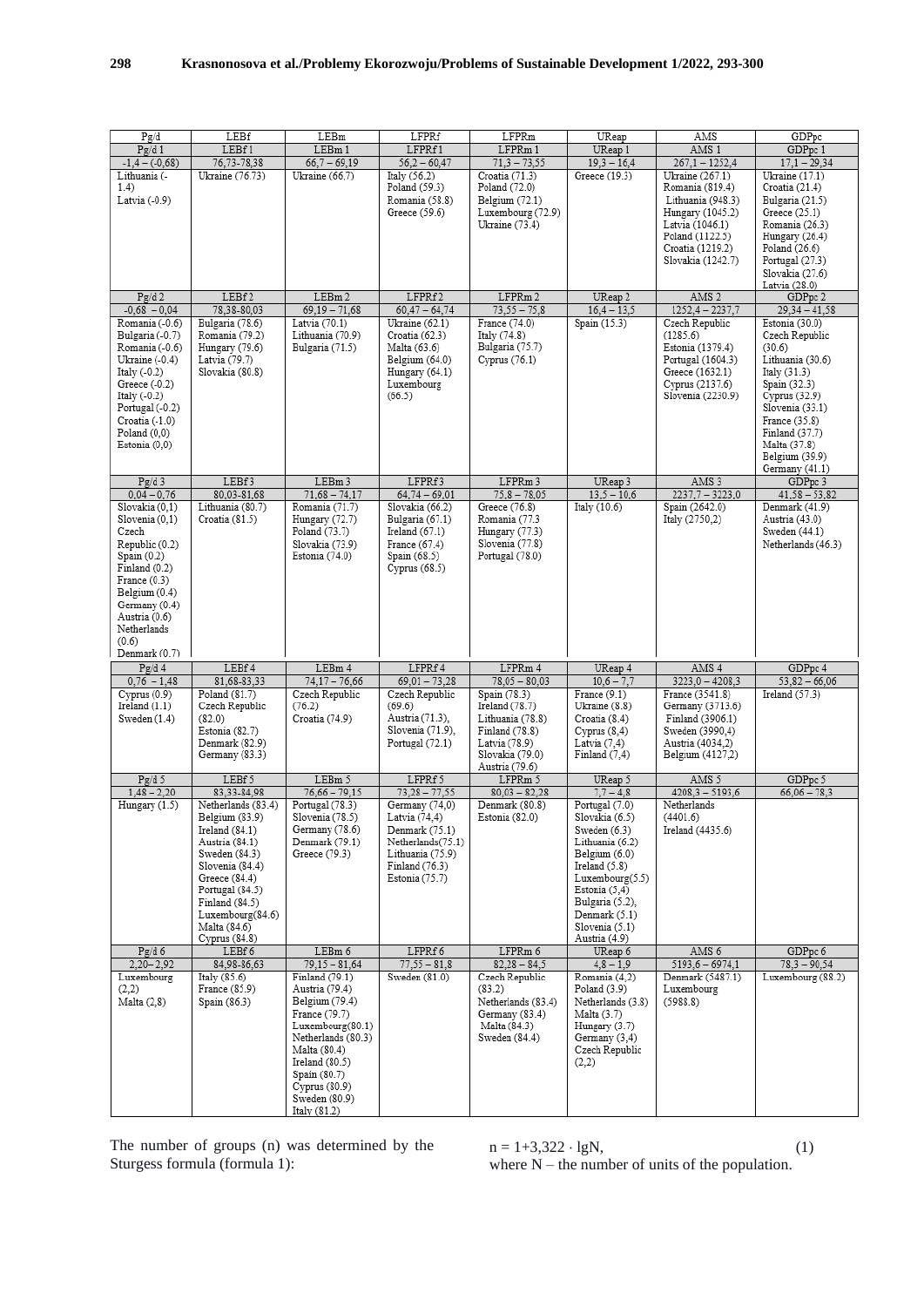Based on the grouping of the EU Member States and Ukraine has formed six groups (table. 1).

The length of the interval (i) in the groups was determined by (formula 2):

$$
i = \frac{X_{\text{max}} \cdot X_{\text{min}}}{n},\tag{2}
$$

where Xmax – the maximum value of the attribute in the aggregate;

Xmin – the minimum value of the attribute in the aggregate.

Presented in Table 1 analysis, allows you to determine the priorities of sustainable development. Such details can be made separately for each component of sustainable development, as well as for each goal within the framework of programs for implementing sustainable development in the region (country).

Thus, the architectonics presented in Figure 1 allows us to visualize the main conceptual provisions of the author's vision regarding the relationship, interdependence, and interaction of such elements as the economic, environmental, and social components of sustainable territorial development, the goals of sustainable development, and the phases of human capital reproduction. Also, the author's development makes it possible to present the territory as space. This approach, according to the authors, is the most appropriate in the current conditions of the development of the regional economy. The proposed architectonics is aimed at solving several problems at once, both theoretical and methodological and applied.

#### **4. Conclusion**

The overall strategic priority of the socio-economic development of any territory should be the creation of conditions for the comprehensive development of a person, improving his well-being, ensuring a long and healthy life, since it is by the level of human capital development that one can judge the level of socio-economic development of the country as a whole.

It is proved that the establishment of deadlines for the implementation of programs and strategies for the sustainable development of territories should take into account the specifics of the reproduction of human capital. Taking into account the fact that all the processes taking place a large time lag, when determining priorities for the implementation of programs and strategies for the development of territories for each of the phases of the reproduction of human capital, it is advisable to take into account the duration of the stages of the life cycle of the generation.

A theoretical and methodological understanding of the architectonics of human capital reproduction is proposed, which, unlike the existing ones, is represented by a triad of components, namely: elements of sustainable development (economic, environmental, social); phases of human capital reproduction (formation, use, accumulation, preservation) and sustainable development goals, which, on the one hand, allows a comprehensive approach to the formation of strategic priorities for the development of Ukrainian regions, and, on the other, to integrate with other territories in the direction of global development. The conceptual provisions of the architectonics of human capital reproduction as a strategic priority of sustainable development of territories contributed to the substantiation of the methodological principles for assessing the strategic priorities of sustainable development of territories, which in turn allowed to form the structure of the methodology for assessing the strategic priorities of sustainable development of territories.

#### **References**

- 1. BAKHOV I., BOICHENKO Е., MARTYNOVYCH N., NYCH T., OKOLNYCHA T., VINNYCHENKO V., 2020, Conditions for Development of the Sociocultural Level of Personality in Today's Ukrainian Society, *Jour of Adv Research in Dynamical & Control Systems,* 12(04): 1668-1676.
- *2.* BELOPOLSKY N.G., 2020, *Environics – fundamental science of the salvation and development of the Earth's civilization or a new concept of the development of the world,* NAS of Ukraine, Institute of Industrial Economics. Kyiv.
- 3. BOYCHENKO E.B., 2015, *Reproduction of productive forces in the context of the development of regional society: questions of theory, practice, diagnostics,* Hi-Tech Press, Kyiv.
- 4. BRIUKHOVETSKA N.Y. IVANENKO L.V., 2020, *Assessment of human capital and added value: Theory and practice*, NAS of Ukraine, Institute of Industrial Economics, Kyiv.
- 5. ЕNVIRONMENT & SOCIETY PORTAL, URL: http://www.un.org/documents/ga/res/42/ares4 2-187.htm (12.03.2021).
- 6. GWORGESCU-ROEGEN N., 1976, *Energy and economics myths: institutional and analytical economic essays,* Pergamon Press, New York.
- 7. HARTWICK J.M., 1977, Intergenerational Equity and the Investing of Rents from Exhaustible Resources, *The American Economic Review*, 67(5): 972-974.
- 8. MARTYNOVYCH N. BOICHENKO Е., VIVCHAR О., MYSKOVA N., POPOVYCH О., KASIA-NENKO О., 2019, Formation of Educational Level of the Population of Ukraine in the Conditions of Formation of Information Society, *International Journal of Engineering and Advanced Technology (IJEAT)*, 9(1): 6406-6410.
- 9. OFFICIAL PORTAL OF THE VERKHOVYNA RADA OF UKRAINE*,* http://zakon4.rada.gov.ua/ laws/show/5/2015 #n10 (20.03.2021).
- 10. PAWŁOWSKI А., 2015, Zasada, czy zasady, zrównoważonego rozwoju? *Wschodni rocznik humanistyczny,* 11: 85-96.
- 11. SENGE P.M., SMITH B., SCHLEY S., LAURE J., KRUSCHWITZ N., 2008, *The Necessary Revolution: How Individuals and Organizations Are Working Together to Create a Sustainable World*, 2nd ed., Crown Business, New York.
- 12. SKOWROŃSKI A. 2003, Wartości ekologiczne dla zrównoważonego rozwoju, *Filozoficzne i społeczne*